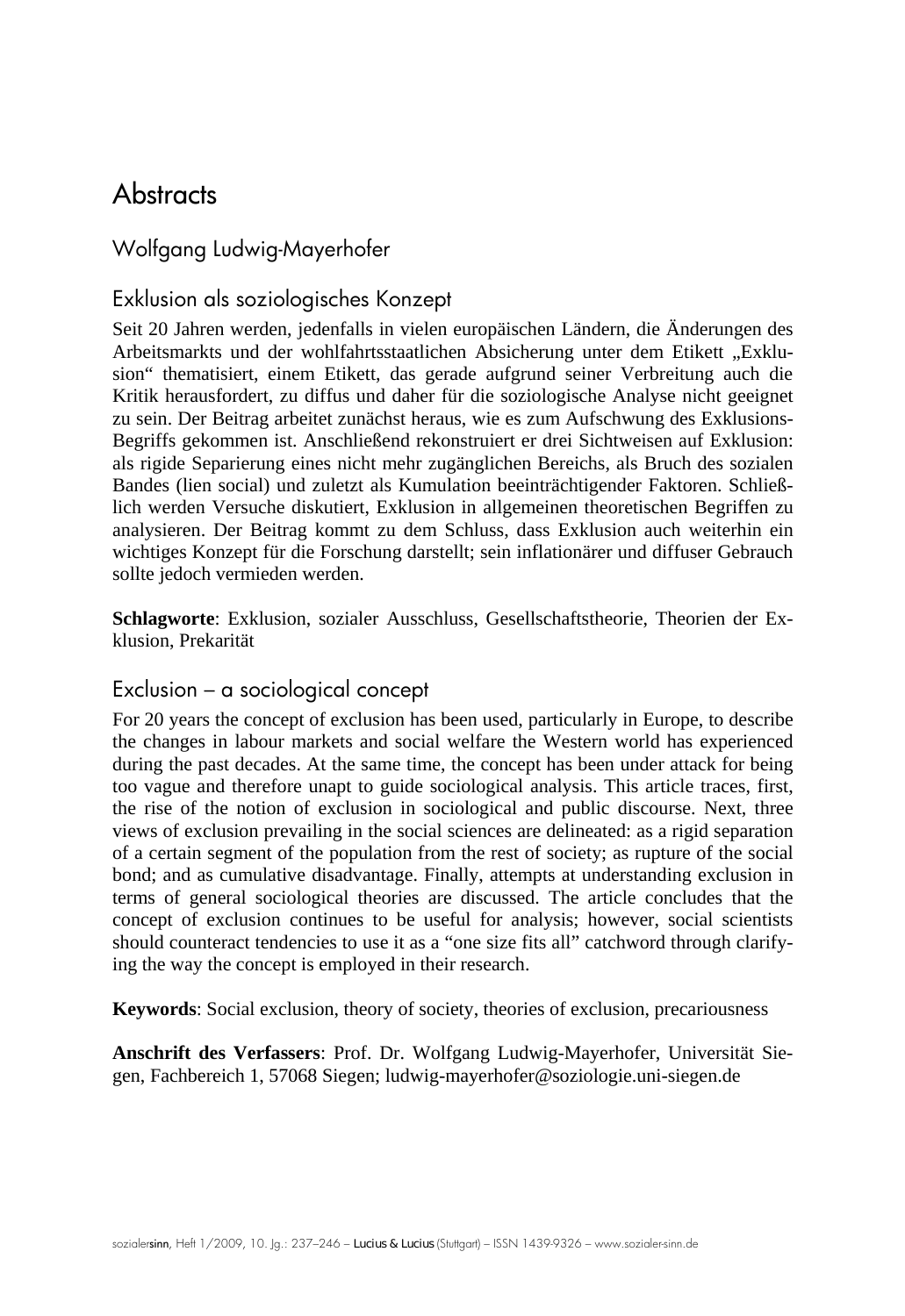## Chantal Magnin

# Von Exklusion bedroht. Varianten der Deutung von prekären Beschäftigungsverhältnissen

Beruhend auf den Ergebnissen einer Studie wird im Beitrag die Frage behandelt, wie prekäre Beschäftigte ihre Arbeitssituation deuten, welche kulturellen Bewertungsmaßstäbe von Lohnarbeit sich darin ausdrücken, und in welche normativen Ordnungsvorstellungen diese eingebettet sind. Diese Frage wird im Beitrag bezogen auf zwei Fallrekonstruktionen diskutiert. Doch zunächst setzt sich die Autorin mit der aktuellen Debatte über den Exklusions-Begriff und dem Phänomen einer Prekarisierung von Lohnarbeit auseinander. Beim Vergleich der beiden Fälle zeigt sich, dass die viel diskutierte Leitfigur des unternehmerischen Selbst für prekär Beschäftigte keine geeignete Anschlussoption zur Deutung der eigenen Situation bietet. In den Deutungen manifestieren sich vielmehr verletzte Gerechtigkeitsvorstellungen und zwar unabhängig von der individuell unterschiedlichen Ausprägung einer kulturellen Bewertung von Lohnarbeit, erfolge diese nun stärker entlang des Loyalitäts- oder des Leistungsprinzips.

**Schlagworte**: Arbeitsmarkt, Beschäftigung, Exklusion, Gerechtigkeit, Integration

## Threatened with exclusion. Variations of cultural orientations towards precarious jobs

Based on the results of a finished research project on the topic of precarious jobs the paper discusses the questions how atypically employed persons regard their working conditions, which cultural orientations towards work can be found and how they are embedded in more general normative ideas of a good life. The paper presents two cases. Before this empirical analysis, the author discusses the concepts of exclusion and precariousness of work. Then, the comparison of the two cases shows that the often discussed role model of the enterprising self cannot be connected with the everyday interpretations of atypically employed persons. Instead, the empirical results obtained from hermeneutic reconstructions demonstrate that the atypically employed person's principles of justice are violated, and that no matter if work is interpreted in terms of the idea of loyalty or performance.

**Keywords**: labour market, occupation, exclusion, integration, justice

**Anschrift der Verfasserin**: Dr. Chantal Magnin, Institut für Sozialforschung, Senckenberganlage 26, D-60325 Frankfurt am Main; magnin@em.uni-frankfurt.de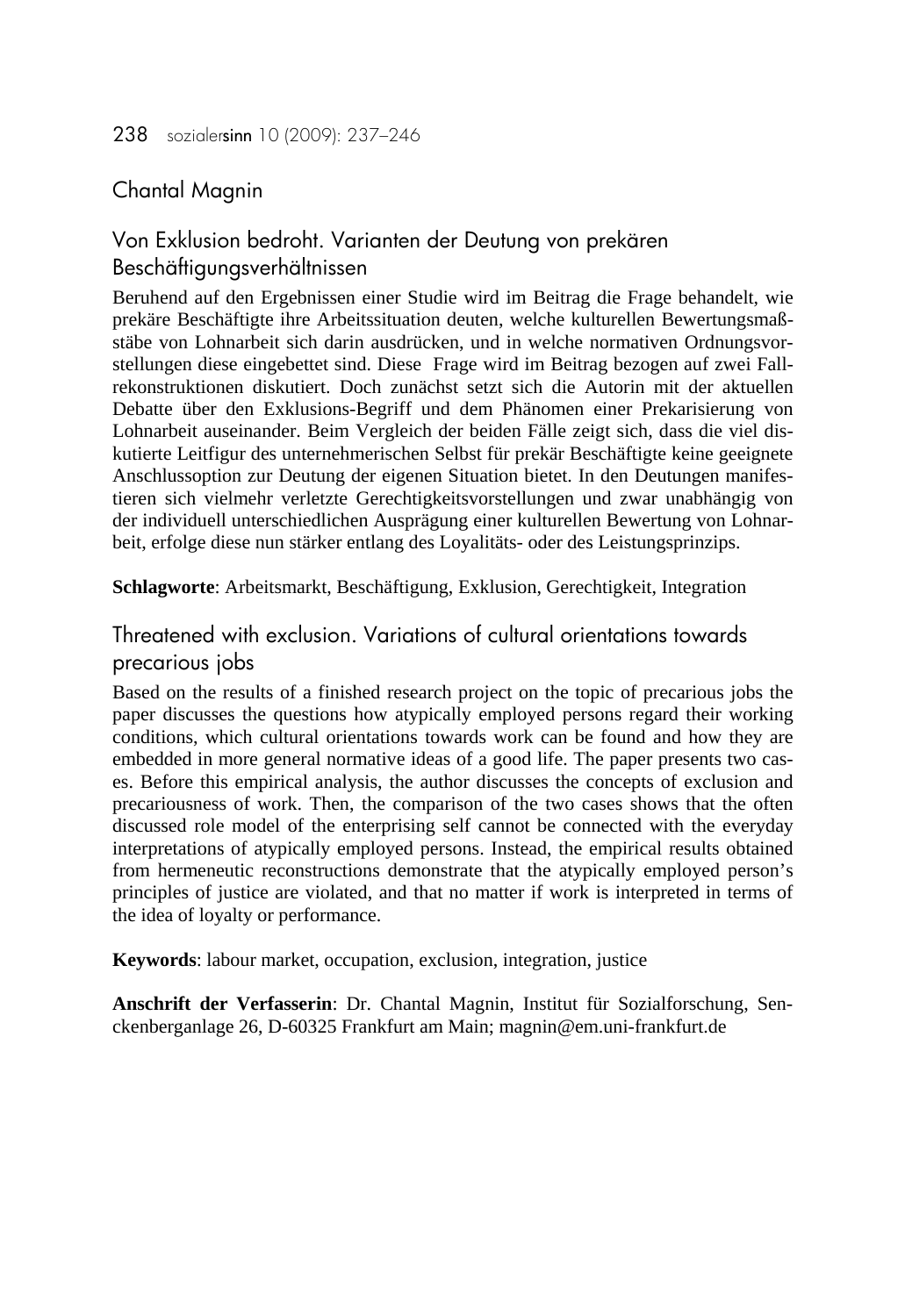### Eva Nadai

Das Problem der Bodensatzrosinen. Interinstitutionelle Kooperation und die forcierte Inklusion von Erwerbslosen

Im aktivierenden Staat sind Menschen, die öffentliche Unterstützung beziehen, nicht mehr wie Simmel für die Armen postulierte, diejenigen, von denen man keinen Beitrag an die Gesellschaft erwartet. Sozialleistungsbezug muss vielmehr mit permanentem Aktivismus im Rahmen von Beschäftigungs- und Bildungsmaßnahmen erkauft werden. In der Schweiz wurde das Aktivierungsprinzip sukzessive in den zentralen Institutionen der sozialen Sicherung - Arbeitslosenversicherung, Sozialhilfe, Invalidenversicherung durchgesetzt. Es wird noch verschärft durch die neue Strategie der "Interinstitutionellen Zusammenarbeit" (IIZ) zwischen den Agenturen der sozialen Sicherung. IIZ zielt auf Fälle "mit komplexer Mehrfachproblematik", d. h. Personen mit sehr geringen Chancen auf dem Arbeitsmarkt. Mit empirischem Material aus einer Ethnographie zweier IIZ-Projekte wird der sozialstaatliche Versuch der forcierten Inklusion dieser "Bodensatzrosinen" analysiert.

**Schlagworte**: Aktivierung, Inklusion, Arbeitsmarktintegration, Interinstitutionelle Zusammenarbeit, Ethnographie

### Integrating "complex cases with multiple problems". Interinstitutional cooperation and the forced inclusion of welfare recipients

In the context of the policy of activation welfare benefits are conditioned on permanent activism: recipients are required to participate in work programmes, training courses and the like. In Switzerland, the doctrine of activation has been successively enforced in the main institutions of social security: unemployment insurance, social welfare, and invalidity pension. Integration into the labour market has become the prime goal of these institutions. With the implementation of "Interinstitutional Cooperation" between agencies of the different branches of social security the imperative of labour market integration has been extended to so called "complex cases with multiple problems", i.e. people with very limited prospects of finding a job. With empirical data of a multi-sited ethnography of two IIZ-projects this paper analyzes the (often futile) efforts to integrate "difficult" clients into the labour market by means of systematic cooperation between welfare agencies.

**Keywords**: activation, inclusion, labour market integration, interinstitutional cooperation, ethnography

**Anschrift der Verfasserin**: Prof. Dr. Eva Nadai, Fachhochschule Nordwestschweiz, Hochschule für Soziale Arbeit, Riggenbachstrasse 16, CH-4600 Olten; eva.nadai@fhnw.ch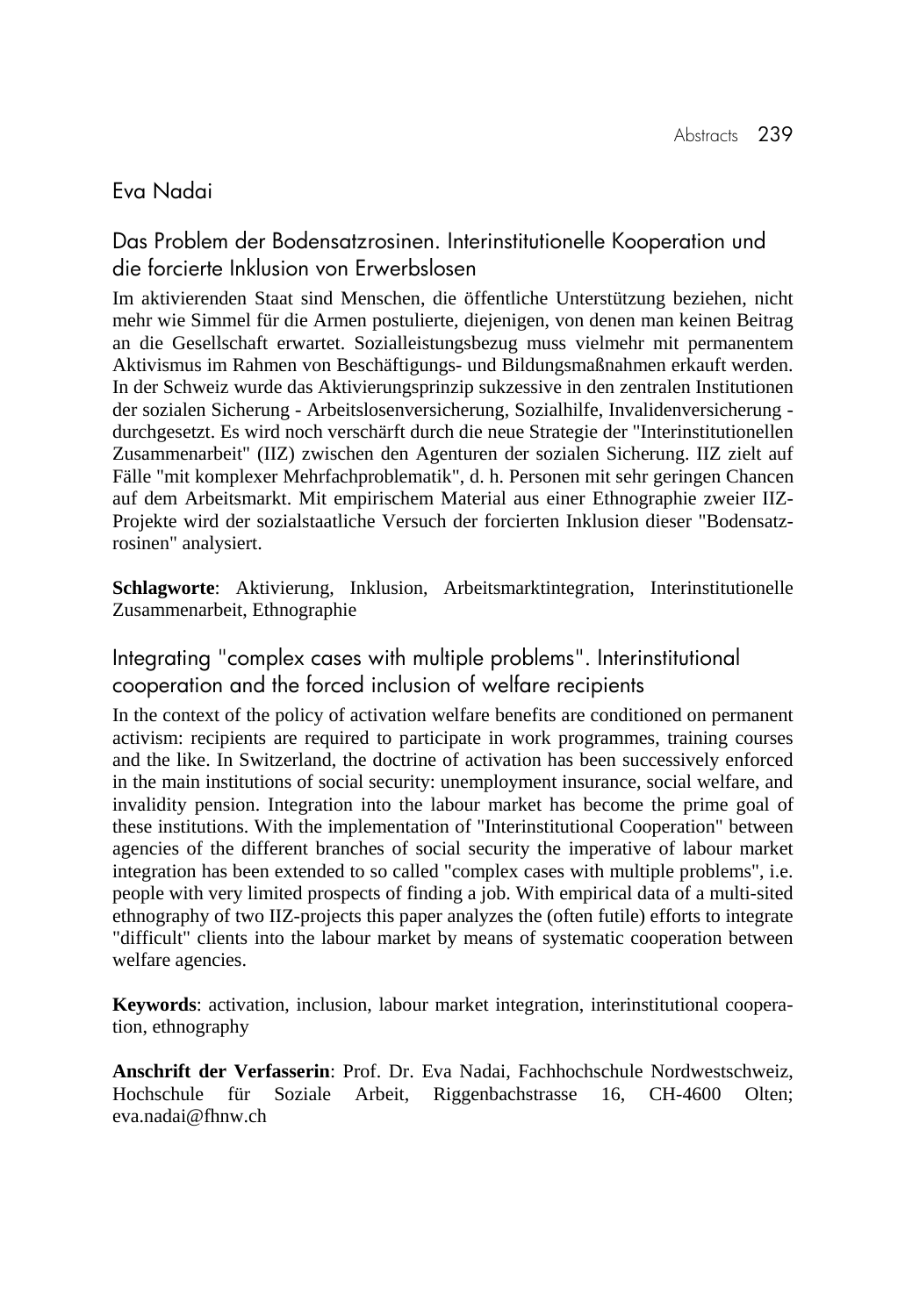#### Stefan Kutzner

## Exklusion als Prozess. Eine exemplarische Rekonstruktion am Beispiel einer Migrationsbiographie

Im Zentrum dieses Beitrages steht die Biographie einer Türkin, die in die Schweiz einwanderte und von ihrer Herkunftsfamilie verstoßen wurde, weil sie gegen den Willen ihrer Eltern heiratete. Auch mit ihrer Schwiegerfamilie in der Schweiz geriet sie anschließend in einen schweren Konflikt, so dass es auch hier zum Bruch kam. Es gelang dieser Türkin nicht, sich anschließend eine eigenständige, wirtschaftlich gesicherte und sozial anerkannte Existenz in der Schweiz aufzubauen. Als alleinerziehende Frau ist sie schließlich auf die Sozialhilfe angewiesen. – Auf der Grundlage dieser Fallrekonstruktion (auf der Basis der Daten des Lebenslaufs und ausgewählter Interviewsequenzen) können exemplarisch die Gründe und die innere Logik eines sukzessiven Exklusionsprozesses aufgezeigt werden. In diesem Fall ist es der Konflikt zwischen den traditionellen Normen des familiären Zusammenlebens in einem agrarischen Milieu und den Anforderungen an die persönliche Autonomie in einer modernen Gesellschaft.

**Schlagworte**: Exklusion, Migration, Traditionalität in der modernen Gesellschaft

### Exklusion as process. An exemplary reconstruction of a migrant's biography

This contribution includes the biography of a Turkish woman, who migrated to Switzerland and was expelled by her family because she married against the will of her parents. Furthermore she was expelled a second time by her family-in-law in Switzerland. At least, separated from her man, she lived as lone mother supported by welfare aid, not able to establish her in an economic und social recognized way. This case reconstruction (on the base of the dates of the life course and selected interview sequences) demonstrates the reasons and the inner logic of an exclusion process. In this case it is the conflict between traditional norms which concern the family and family order in an agraric milieu und the requirements concerning personal autonomy in a modern society which can explain the exclusion career.

**Keywords:** Exclusion, migration, traditionality in modern society.

**Anschrift des Verfassers:** Prof. Dr. Stefan Kutzner, Universität Siegen, Fachbereich 1, Adolf-Reichwein-Straße 2, 57068 Siegen; kutzner@soziologie.uni-siegen.de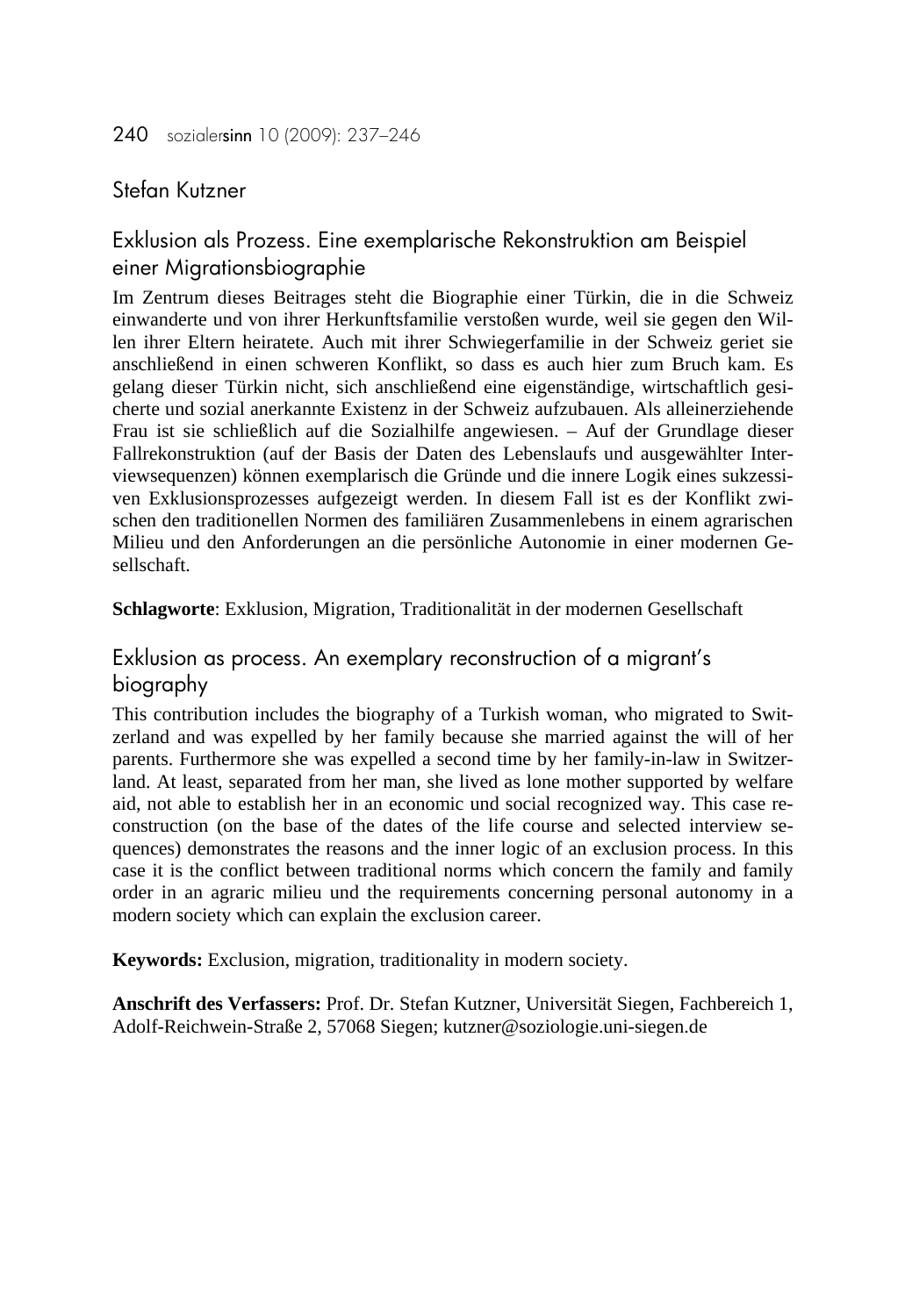#### Hansjörg Sutter

Pädagogische Interaktion. Eine hermeneutisch-rekonstruktive Fallstudie zur kommunikativen Konstruktion der Verständigungsverhältnisse in institutionellen Kontexten der Erziehung

Ausgehend von allgemeinen Grundannahmen zu Entwicklung und Sozialisation im Lebenslauf wird material veranschaulicht, wie die sozialisatorische Schnittstelle der Subjekt-Umwelt-Interaktion einer empirischen Rekonstruktion zugeführt werden kann. Die einzelfallrekonstruktive Analyse der sozialen Strukturierung und Konstituierung des Erfahrungsangebots in einem pädagogischen Setting illustriert das diagnostische Potenzial einer kompetenztheoretisch fundierten, sequenzanalytischen Rekonstruktion pädagogischer Interaktion unter dem Gesichtspunkt der methodischen Vorgehensweise wie auch der theoretischen Abstrahierung der sozialisatorischen Relevanz des pädagogischen Settings.

Mit Bezugnahme auf fallkontrastierende Analysen zu dem pädagogischen Setting nach Einführung eines Modellversuchs zur Förderung demokratischer Partizipation in institutionellen Kontexten der Erziehung lassen sich Entwicklungs- und Lernprozesse verhindernde wie auch konstituierende Faktoren rekonstruktiv erschließen und auf Reproduktionsmechanismen und Transformationsspielräume der analysierten pädagogischen Praxis rückführen. Allgemeine Schlussfolgerungen zu Grundannahmen und -prinzipien eines entwicklungsorientierten Fallverstehens sozialer und pädagogischer Praxen weisen die interaktive Emergenz pädagogischer Interaktion und deren kommunikative Vermittlung als primären Gegenstand und die soziale Situation als zentrale Analyseeinheit eines pädagogischen Fallverstehens aus. Objektiv-hermeneutische Verfahrensprinzipien erweisen sich dabei als methodische Grundoperationen einer anwendungsorientierten, sozialisationstheoretischen Grundlagenforschung wie auch eines methodisch kontrollierten, sozial- und verhaltenswissenschaftlich fundierten Fallverstehens in der klinischen und pädagogischen Praxis.

**Schlagworte:** Sozialisation, Entwicklung und Lernen, pädagogische Interaktion, soziale Kontrolle, Demokratie und Erziehung, Fallverstehen, hermeneutische Rekonstruktion.

Pedagogical Interaction. A hermeneutical-reconstructive case study on the communicative construction of communication ratios in institutional contexts of education

Assuming the basic principles of development and socialization in the course of life it is materially illustrated how the socializing interface of the subject-environmentinteraction can be applied to an empirical reconstruction. The reconstructive analysis of single cases of a social structuring and constitution of an offer of experience in a pedagogical setting illustrates the diagnostic potential of a theoretically competent founded sequence-analytical reconstruction of pedagogical interaction considering the methodi-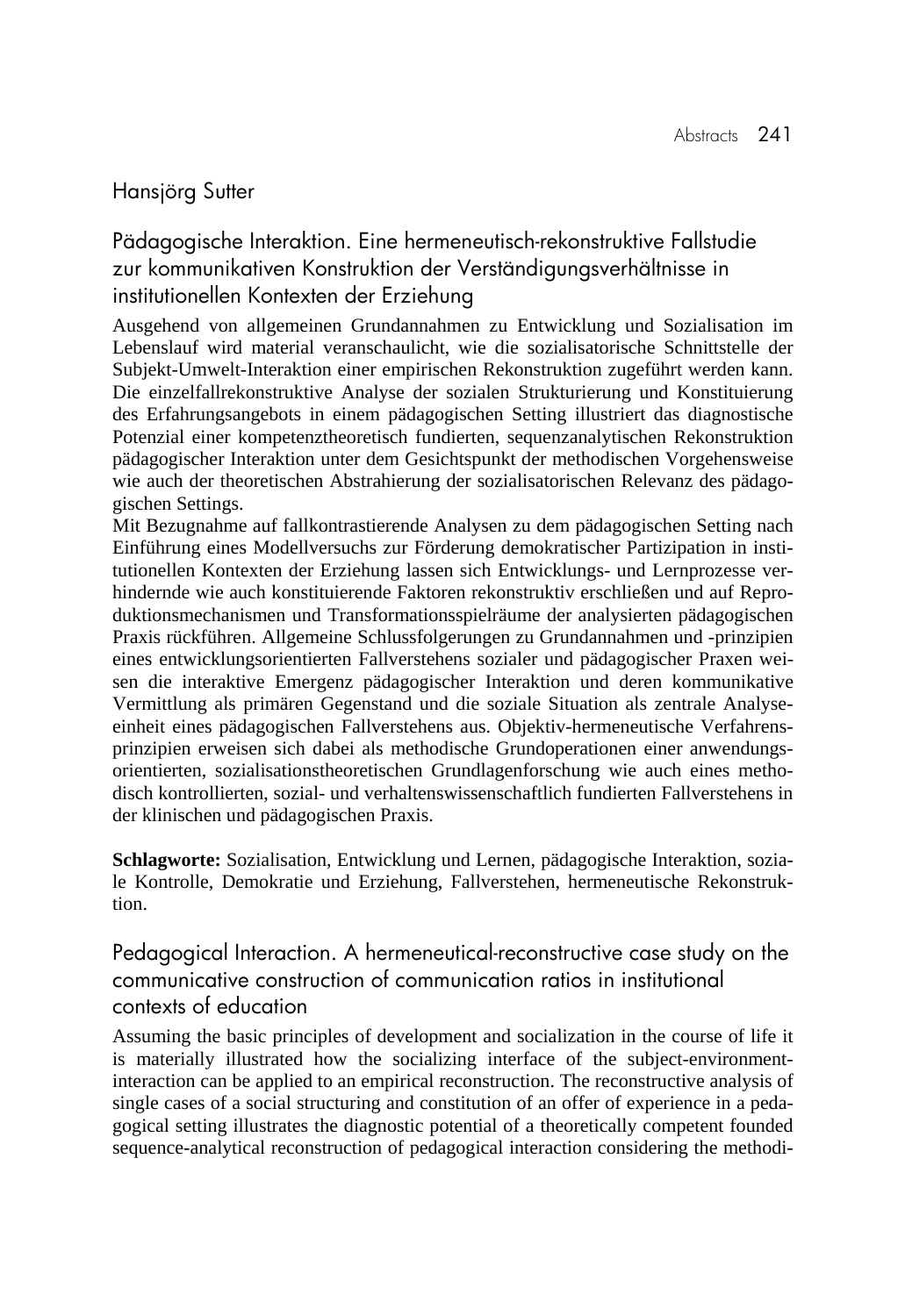#### 242 sozialersinn 10 (2009): 237–246

cal approach as well as the theoretical abstraction of socializing relevance of the pedagogical setting.

With reference to case contrasting analyses of the pedagogical setting upon introduction of a model experiment in the development of democratic participation in the institutional contexts of education it is possible to reconstructively develop developing and learning processes as well as constituting factors and to ascribe them to reproduction mechanisms and transformation scopes of the analyzed pedagogical practice. General conclusions on the basic assumptions and principles of a development-oriented case understanding of social and pedagogical practices show the interactive emergence of pedagogical interaction and its communicative conveyance as a primary object and the social situation as a central analysis unit of a pedagogical case understanding. Objective-hermeneutical procedural principles prove to be methodically fundamental operations of an application-oriented, socialization-theoretical basic research as well as of a methodically controlled, socially and behaviorial-scientically founded case understanding in the clinical and pedagogical practice.

**Keywords**: Socialization, development and learning, pedagogical interaction, social control, democracy and education, case understanding, hermeneutical reconstruction.

**Anschrift:** Dr. Hansjörg Sutter, Ruprecht-Karls-Universität Heidelberg, Institut für Bildungswissenschaft, Akademiestraße 3, D-69117 Heidelberg; sutter@ibw.uniheidelberg.de

Sascha Liebermann Thomas Loer

# "Überflüssige", "Überzählige", "Entbehrliche". Konstitutionstheoretische Leerstellen, diagnostische Verkürzungen

Gerhard Lenski sprach von Entbehrlichen, Robert Castel von Überzähligen, Heinz Bude nahm mit der Rede von Überflüssigen eine folgenreiche Bedeutungsverschiebung vor. Seit den neunziger Jahren hat sich das Schlagwort von den Überflüssigen schnell in soziologischen Zeitdiagnosen verbreitet, beinahe ebenso schnell fand es Aufnahme in öffentlichen Debatten u. a. über den Umbau des Sozialstaats, über Exklusion oder den Wandel der 'Arbeitsgesellschaft'. Was aber begreift dieses Schlagwort, was taugt es zur Analyse grundlegender Zusammenhänge? Und: Wie ist seine Ausbreitung zu erklären? Eine genauere Betrachtung zeigt, dass es begrifflich nicht trägt, dass es grundlegende Zusammenhänge, die es unter sich zu befassen beansprucht, nicht auf den Begriff bringen kann. In einschlägigen soziologischen Zeitdiagnosen wird die für die Soziologie elementare Frage danach, wie sich Vergemeinschaftung konstituiert, gar nicht mehr gestellt. Mit dem Schlagwort wird empiristisch aus dem Überflüssig-Werden lebendiger Arbeit die Ausgrenzung aus der Gemeinschaft gemacht. Der konstitutive Status des Bürgers für die politische Vergemeinschaftung, der in jeder Lage aber erhalten bleibt, wird nicht gesehen. Dort, wo Bürger sich überflüssig fühlen – hier wird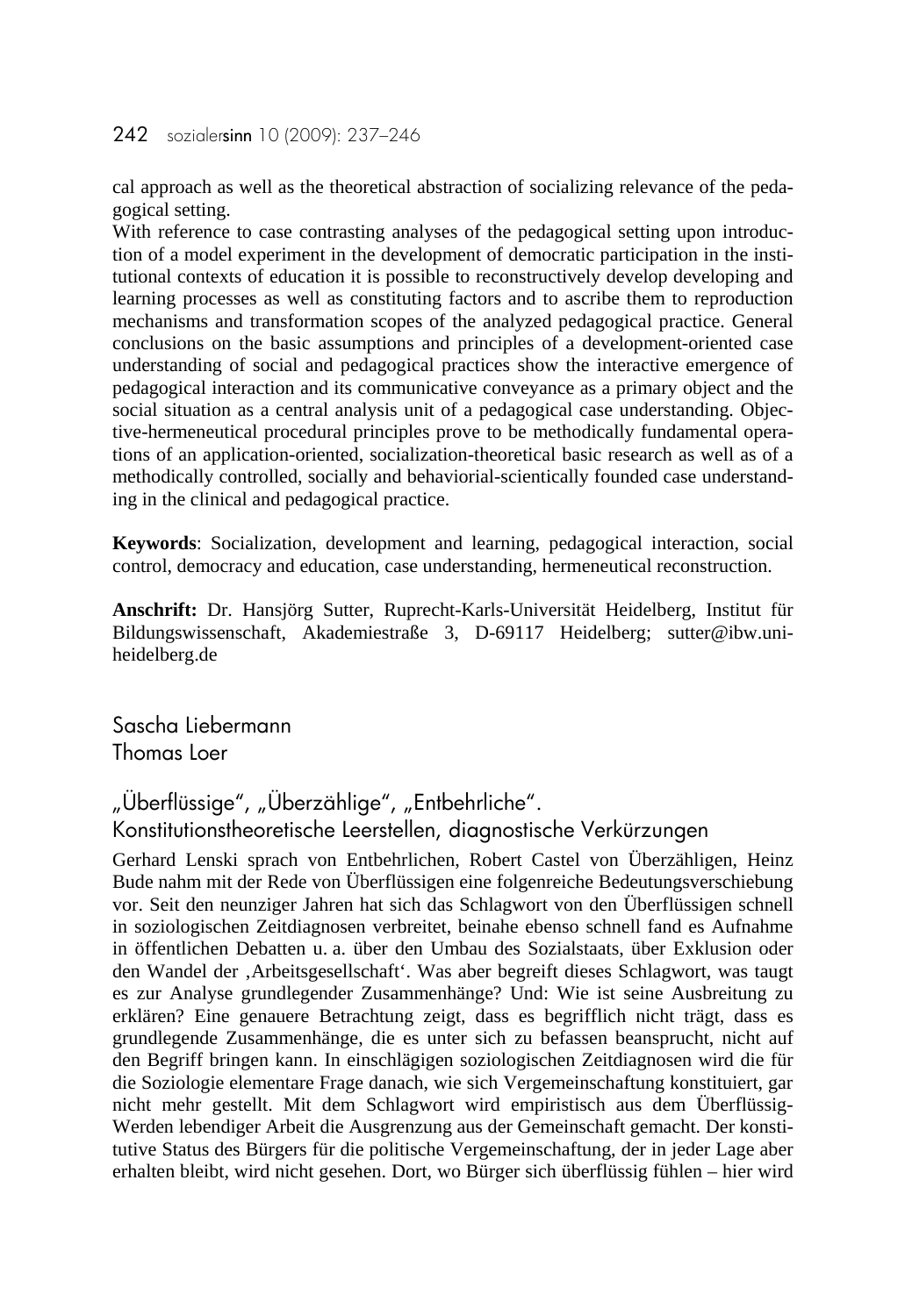vermeintlich die subjektive Perspektive eingefangen –, und dies in Widerspruch zu ihrem Status als Bürger tritt, bietet das Schlagwort keine Analytik an, die verstehbar machte, weshalb dieser Widerspruch nicht gesehen wird. Deswegen wird die Frage nicht gestellt, geschweige denn beantwortet, weshalb dieser Widerspruch nicht zu Gegenbewegungen gegen die Reduktion von politischer Gemeinschaft auf Erwerbsarbeit führt. Dass der grundlegende Status des Bürgers als Konstituens politischer Vergemeinschaftung in dieser Diagnostik keinen Ort hat, bezeugt so ein Defizit in der Klärung konstitutionstheoretischer Fragen, wie ein Ausblenden naheliegender politischer Antworten.

**Schlagworte**: Überflüssige, Bürger, soziologische Zeitdiagnose, Sozialstaat, Konstitutionstheorie, Vergemeinschaftung, bedingungsloses Grundeinkommen, Exklusion, Inklusion, Integration

# "Superfluous", "Supernumerous", "Expendables". Lacunas in theory of constitution, reductions in diagnosis

Gerhard Lenski called them expendables, Robert Castel called them supernumerous, Heinz Bude turned them into superfluous, modifying the diagnosis significantly. Since the 1990s categorizing people as superfluous has become a widespread phenomenon in sociological and public debate about restructuring the welfare state, inclusion and exclusion or the transformation of the 'employment society'. But does the catchword serve any sociological purpose? How has its widespread use to be explained? A closer look at it shows how little it helps to thoroughly analyse what it focuses on. In contemporary sociological analyses the important question of how gemeinschaft is constituted is not even asked. By use of the catchword it is inferred from the substitution of human workforce that people are excluded. But, to feel superfluous or excluded does not mean that people are superfluous considering their status as citizens. The catchword, thus, does not allow us to explain why people do not protest against being reduced to merely the workforce while they are basically citizens. That citizenship is of such little or no importance in sociological debate is evidence of a lack of understanding of its meaning, and in this way also explains why obvious political alternatives are missed.

**Keywords**: superfluous, citizen, sociological analysis of current developments, welfare state, constitutional theory, vergemeinschaftung (communitisation), unconditional basic income, exclusion, inclusion, integration

**Anschrift der Verfasser**: Dr. Sascha Liebermann, Wannen 65, 58455 Witten; Sascha.Liebermann@udo.edu; PD Dr. Thomas Loer, Wacholderweg 27, 59192 Overberge; thomas.loer@udo.edu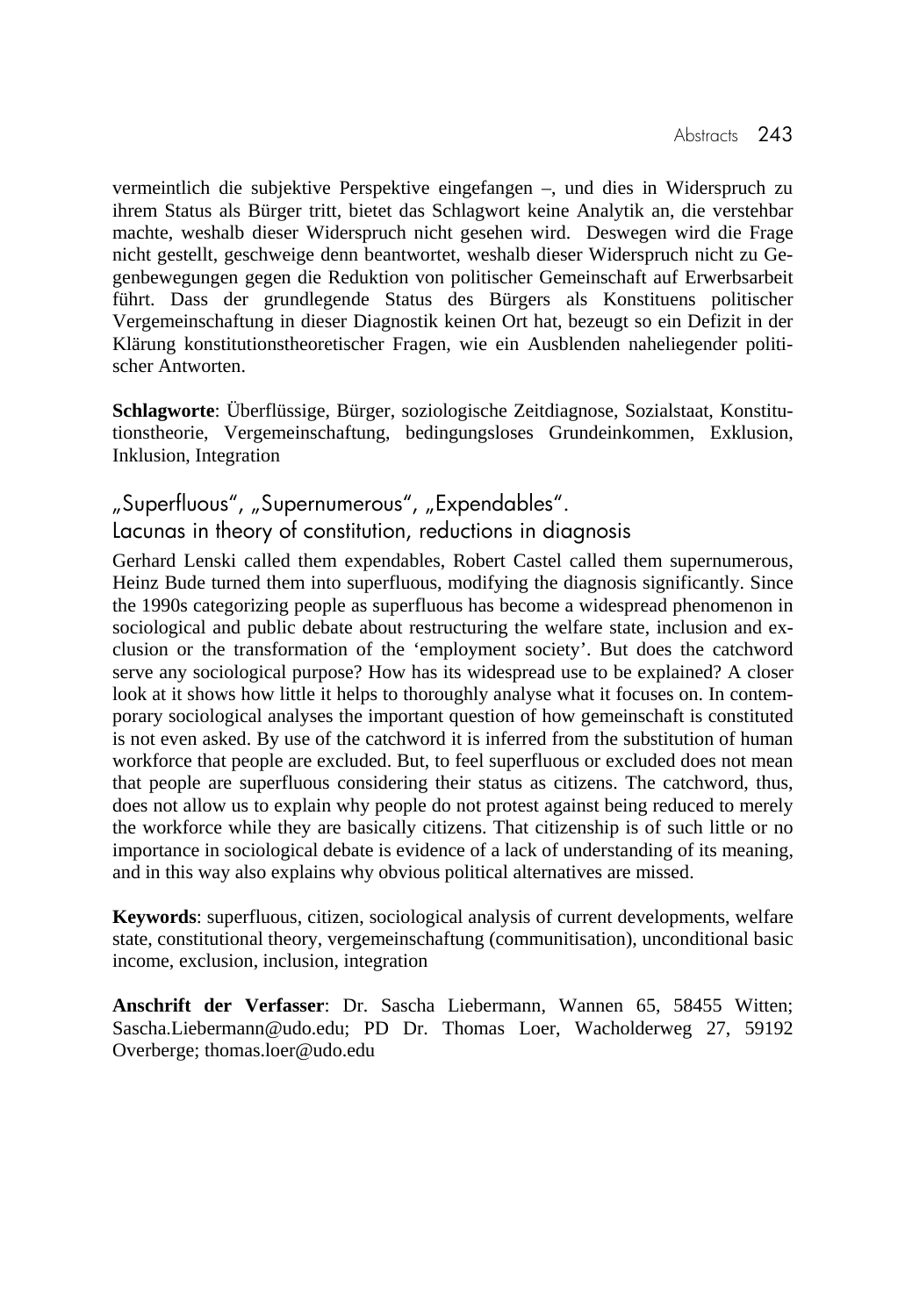Till-Sebastian Idel Fritz-Ulrich Kolbe Isabel Neto Carvalho

Praktikentheoretische Rekonstruktion videographierter Lernkultur. Ein Werkstattbericht

Das verstärkte Interesse an der Performativität und Materialität des Sozialen führt zur Arbeit mit videographisch gewonnenen Daten, welche die Komplexität der realzeitlichen Protokollierung sozialer Prozesse zu steigern vermag. Der Beitrag versucht die damit erforderliche methodische Innovation forschungspraktisch zu konzeptualisieren, methodologisch zu reflektieren und theoretisch grundzulegen. Am Beispiel eines rekonstruktionslogisch orientierten und videographisch vorgehenden Projekt zur Entwicklung von Lernkultur und Unterricht werden zuerst praxistheoretische Grundlagen zum Verständnis von Kultur und ihren Praktiken und deren Bezug auf eine *Objekttheorie pädagogischer Praktiken* skizziert. Weil Praktiken ein serielles Moment sozialer Praxis sind, aber im Prozess des Praktik-Vollzuges ihr Wirkungspotential auch sequentiell entsteht, folgen im zweiten Teil methodologische Überlegungen zur ethnographischen Erfassung der *Serialität* von Verhaltensweisen und zur strukturtheoretischen Rekonstruktion des *Sequenziellen* pädagogischer Praktiken. Abschließend wird diese methodologische Strategie einer *sequenziellen und seriellen Rekonstruktion szenisch beschriebener pädagogischer Praktiken* exemplarisch an einem Fallbeispiel erläutert.

**Schlagworte:** Videographie, Ethnographie, strukturtheoretische Rekonstruktion, Praxistheorien, Lernkultur, pädagogische Praktiken, Unterricht

Videographical analysis on pedagogical practices and learning culture. An reconstructive approach

This report on methods to analyze complex videotaped social processes in teaching settings focuses on three main elements included: On theoretical fundations regarding the notion of social practices (Schatzki) as core elements of the social, on methodological considerations to grasp in an ethnographical way practices as a serial moment of social processes, and on the process of reconstruction of structures and social order in analyzing pedagogical practices on the basis of textual formed data. We focus on the attempt, to transform interpretative methods of text- and discourse-analysis to analyze videotyped data.

**Keywords:** Videographical analysis, ethnography, reconstructive analysis, social practices, pedagogical practices, learning culture, teaching and learning practices

**Anschrift der Verfasser:** Dr. Till-Sebastian Idel (idel@uni-mainz.de), Prof. Dr. Fritz-Ulrich Kolbe (kolbe@uni-mainz.de), Isabel Neto Carvalho (netocarv@uni-mainz.de), Johannes Gutenberg-Universität Mainz, Colonel-Kleinmann Weg 2, 55099 Mainz